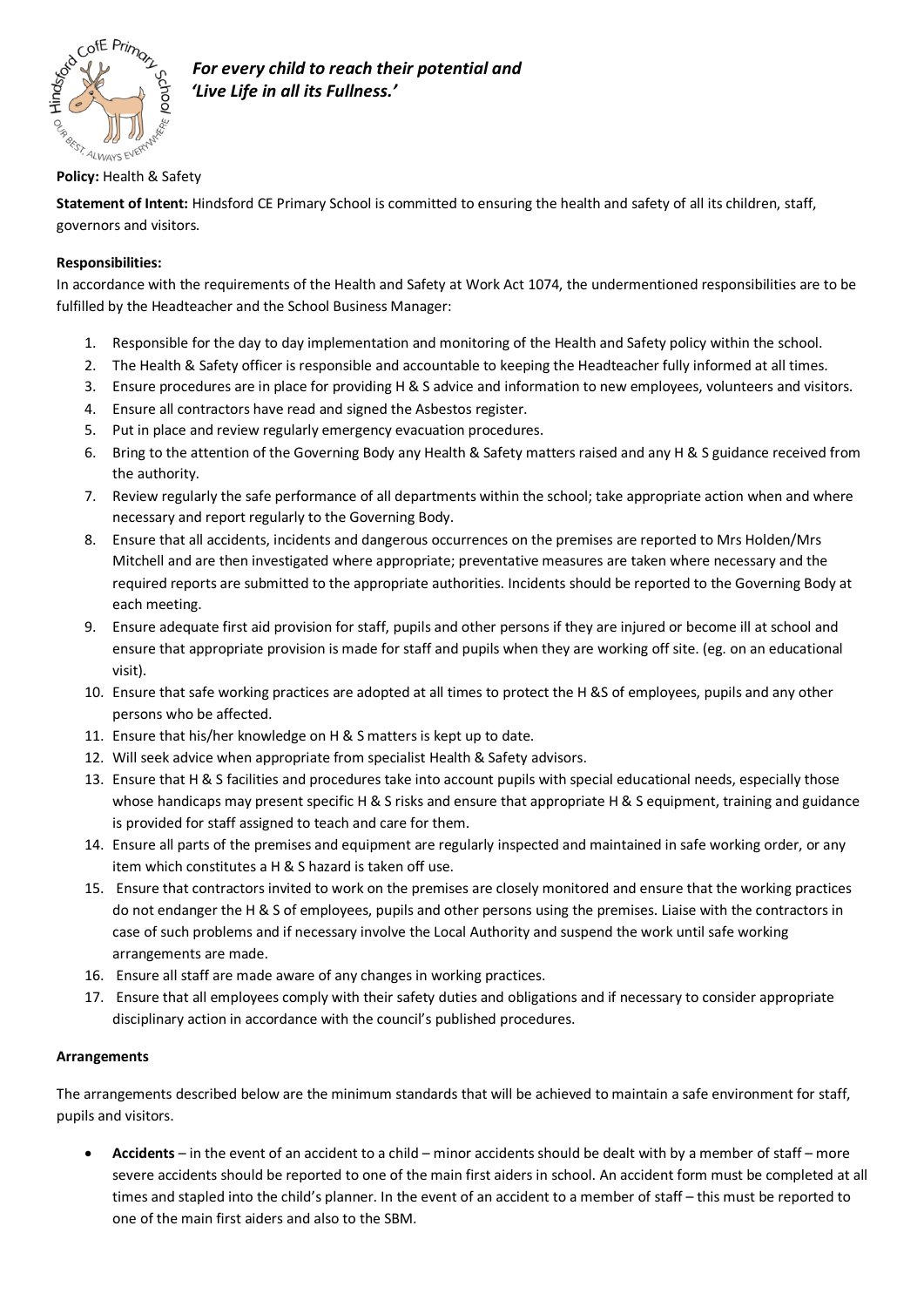- **Contractors** All contractors must have signed the asbestos register and must sign in and out at the front office.
- **COSHH** all substances under this category must be kept locked away and out of reach of children.
- **Health & Safety Information** a copy of the H & S Law poster must be displayed in school (in the front office)
- **Electrical Equipment** this must be PAT tested by the LA.
- **First Aid** all first aid equipment is kept in the small kitchen in a labelled cupboard. Stock is replenished when necessary.
- **Medication** any medication brought in to school for a child must be officially labelled with the child's name, only prescribed medication will be administered by staff in school. The parent must bring the medication to the front office and complete a form, without this form the medication will not be given to the child. Inhalers must be named and are kept in the classroom. Any medication required by a child will be taken whenever the child leaves the school premises (trips, outings to other schools). Any relevant training will be given to staff (epilepsy, epi pens, diabetes).
- **Fire Prevention** this is tested weekly by the Sitemanager and is recorded. Fire drills are carried out every half term a review is carried out after each fire drill.
- **Visits** Risk Assessments are completed by J Mitchell for all trips. Any relevant medication is taken on trips.
- **Supervision of Pupils** there will always be an adequate child:staff ratio in all situations.
- **Security** Gates must remain locked during the school day. Gates are only opened 5 minutes before the start of the school day and are locked at 8.40am. Gates are opened at 3.25pm and are locked again by 3.40pm. All visitors must sign in and out.
- **Transport** at all times, whenever vehicle transport is required to be used by pupils and staff, all passengers regardless of age, will be provided with one seat each and seatbelts will be worn.
- **Outdoor Play Equipment**  all outdoor play equipment is inspected twice a year by the Local Authority, any repairs required are acted on immediately.
- **Mobile Phones**  These must not be used in front of children except in real emergencies (trips out of school accidents), all mobile phones must be kept in locked lockers and on silent, if a member of staff does not have a locker their phone must be stored in the front office. All visitors must hand their phones in at the front office.
- **Legionella**  weekly checks are done by the Sitemanager where necessary, the appropriate forms are completed and recorded on line. Monthly checks are carried out by the Local Authority.

### **This policy will be reviewed annually**